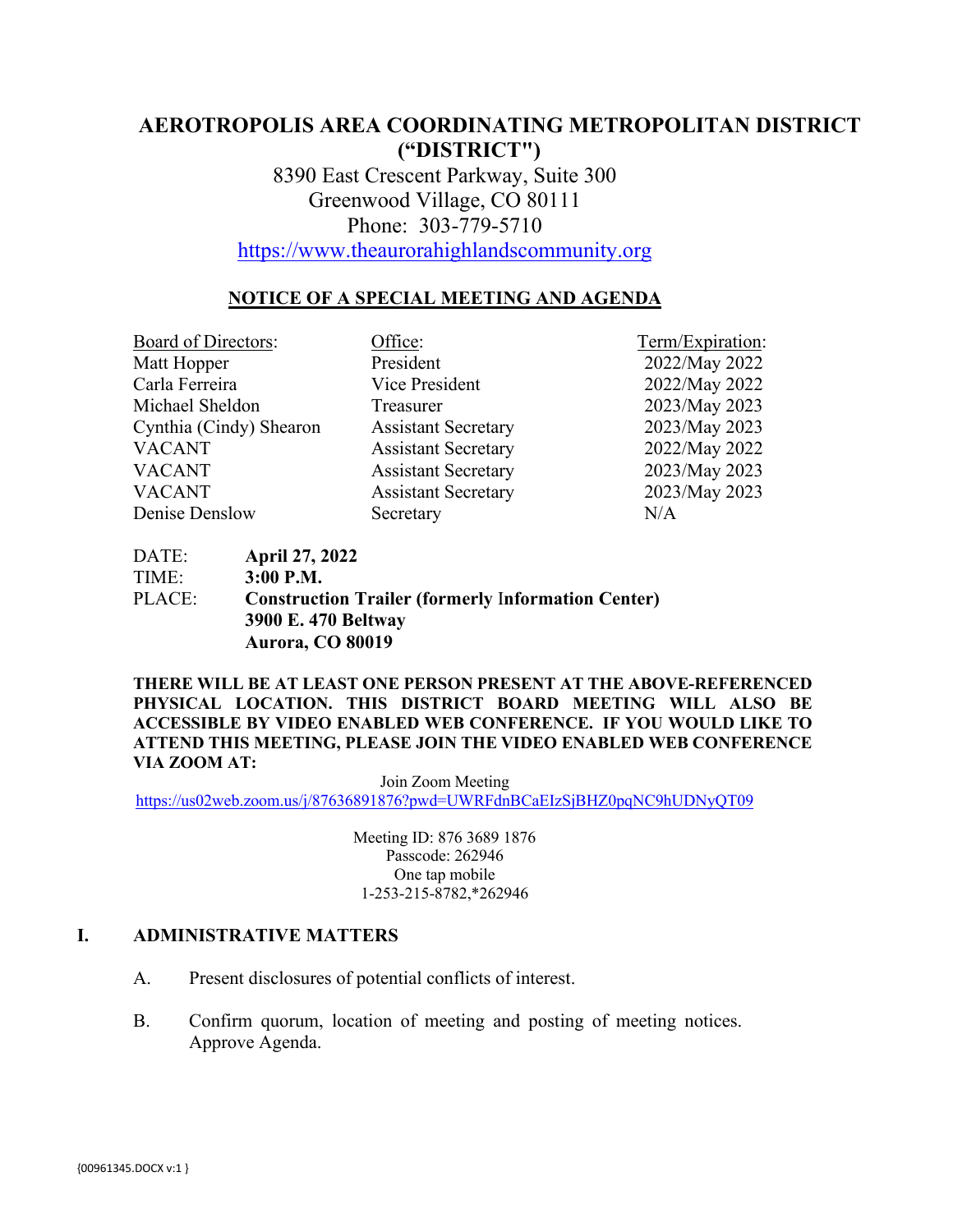Aerotropolis Area Coordinating Metropolitan District April 27, 2022 Agenda Page 2

> C. Public Comment. Members of the public may express their views to the Board on matters that affect the District that are otherwise not on the agenda. Comments will be limited to three (3) minutes per person.

## **II. CONSENT AGENDA**

Consent Agenda – These items are considered to be routine and will be ratified by one motion. There will be no separate discussion of these items unless a board member so requests; in which event, the item will be removed from the Consent Agenda and considered in the Regular Agenda.

None.

## **III. FINANCIAL MATTERS**

A. None.

#### **IV. CAPITAL PROJECTS**

- A. Discuss and consider approval of Agreement for Commission and/or Purchase of Public Artwork by and between the District and Lisa Solberg / TwoSeven Inc.
- B. Discuss and consider approval of Agreement for Commission and/or Purchase of Public Artwork by and between the District and Pop Productions LLC.
- C. Discuss and consider approval of Agreement for Commission and/or Purchase of Public Artwork by and between the District and Steele The Show LLC.
- D. Discuss and consider approval of Agreement for Commission and/or Purchase of Public Artwork by and between the District and Innovative Sculpture Design.

## **V. LEGAL MATTERS**

A. Discuss and consider approval of The Aurora Highlands Community Authority Board ("CAB") Second Amended and Restated Establishment Agreement between and among the District, The Aurora Highlands Metropolitan District No. 1, The Aurora Highlands Metropolitan District No. 2, The Aurora Highlands Metropolitan District No. 3, The Aurora Highlands Metropolitan District No. 6 (formerly known as First Creek Ranch Metropolitan District), ATEC Metropolitan District No. 1, ATEC Metropolitan District No. 2 and the CAB (enclosure).